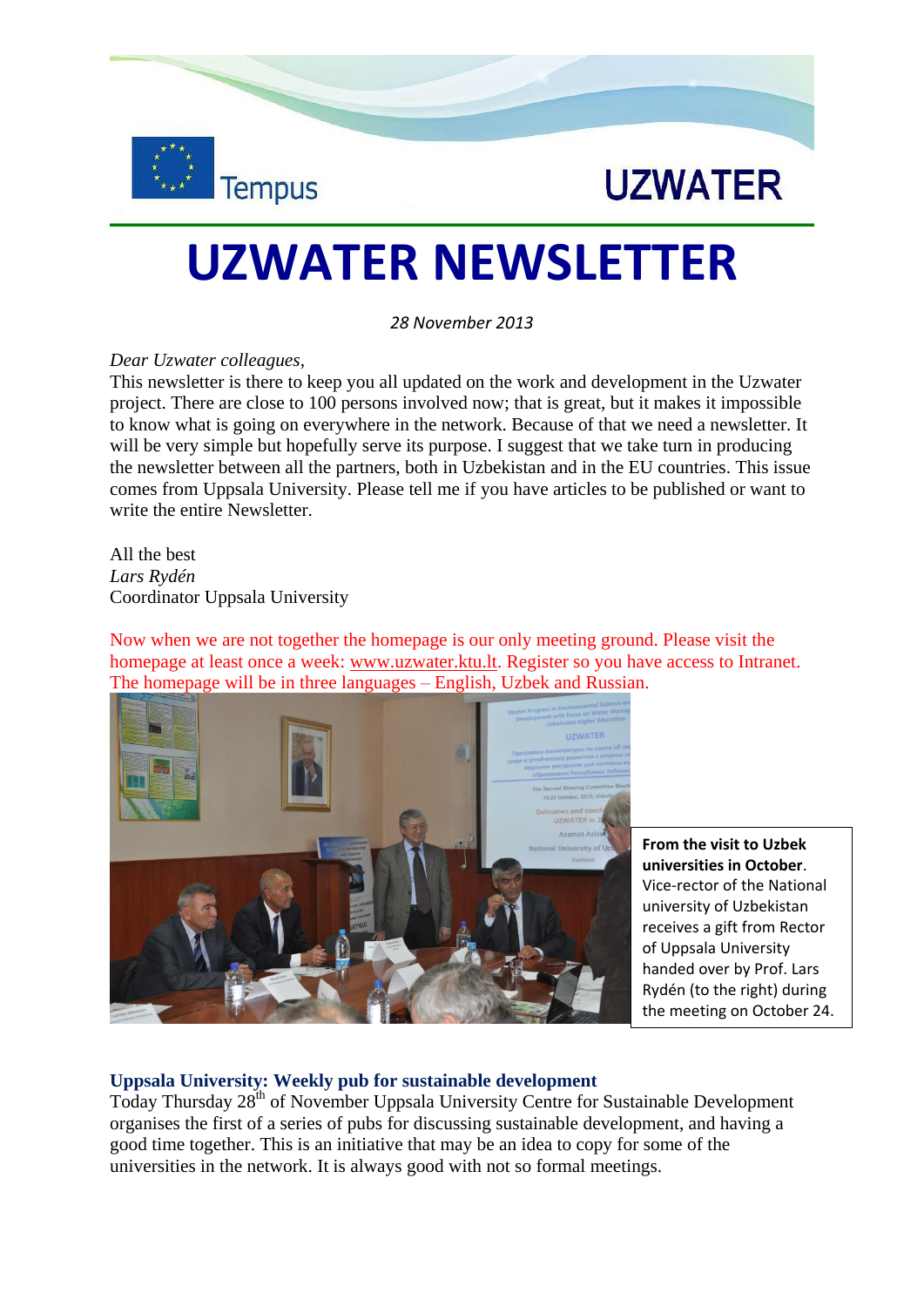



## **Work on core course** *teachers' guides* **are now in full swing**

The most urgent issue in the project now is to complete Work Package 1 (WP1). It is called

*Development of curricula, courses, teaching materials, teaching methods for Master Programme in environmental science and sustainable development with focus on water management at partner universities.*

WP1 consists of four parts.

**WP 1.1** *Two training visits to EU Universities*. This was carefully taken care of as no less than 4 groups of 8 or 9 representatives from the Uzbek partner universities visited the EU partner universities earlier this year. As a result each Uzbek University in the project has 4 persons fully active in the project, which is a very nice result.

**WP 1.2** *Curricula and syllabi of Master Programme*. In the EU the Curriculum and Syllabus of a course are rather small and formal documents, only stating basic conditions for the course. In Uzbekistan a much fuller description of the course is required. This is clear from the formats to be used. (These can be downloaded from the homepage.) They rather ask for "teachers' guides", as explained in WP 1.3.

**WP 1.3** *Learning resources*. It is described in the project application as

*A team will be established for each of the core courses with participation from Uzbekistan and EU universities. These will work out course description, course content, planning of lectures, seminars with students' presentations, labs for some of the courses, case studies, study material, examination and course evaluation forms.* 

Presentably there are 15 course teams writing such "Teachers' guides" for the core courses. The course teams should be available on the home page (to be sent to the webmaster Christian Anderson by the EU universities coordinators) as well but we are still waiting for some of them. WP2 should be completed by December 15.

**WP 1.4** *Study material for 15 core courses*. This will certainly be the most difficult and biggest work in Work Package 1. The work is meant to be started as soon as the Teachers' guides etc. are ready, that is by  $15<sup>th</sup>$  of December, and be ready on  $15<sup>th</sup>$  of April. The material existing in the Baltic University Programme is going to be a basic resource to do this. This also allows all questions on the copyright of material to be solved, but certainly new texts are needed and we can look forward to a few months with much authoring of textbook material, when the New Year 2014 begins.